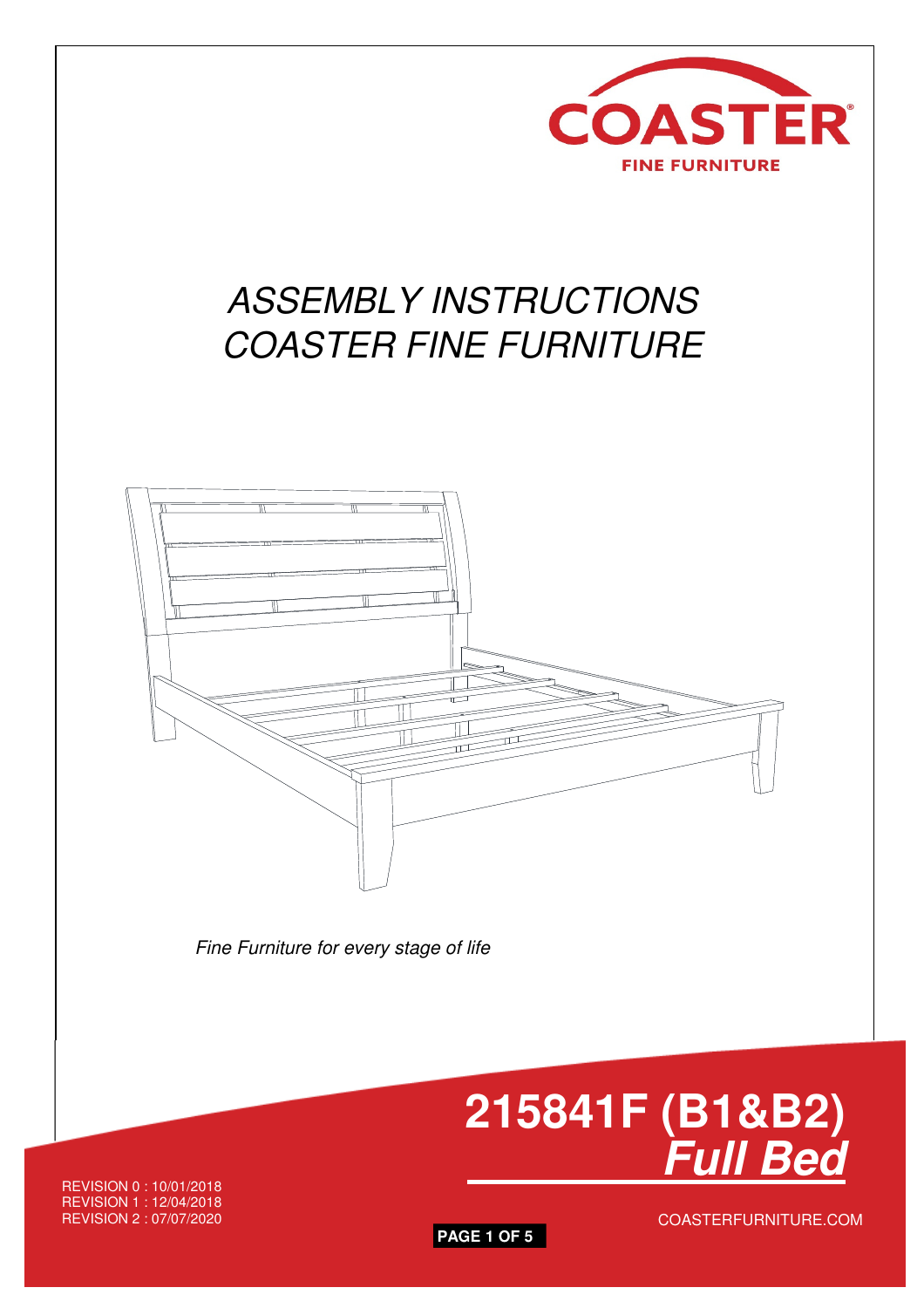# ITEM:**215841F (B1&B2)**



# **ASSEMBLY INSTRUCTIONS**

#### **ASSEMBLY TIPS:**

1. Remove hardware from box and sort by size.

**WARNING!**

- 2. Please check to see that all hardware and parts are present prior to start of assembly.
- 3. Please follow attached instructions in the same sequence as numbered to assure fast & easy assembly.

1. Don't attempt to repair or modify parts that are broken or defective. Please contact the store immediately.

2. This product is for home use only and not intended for commercial establishments.

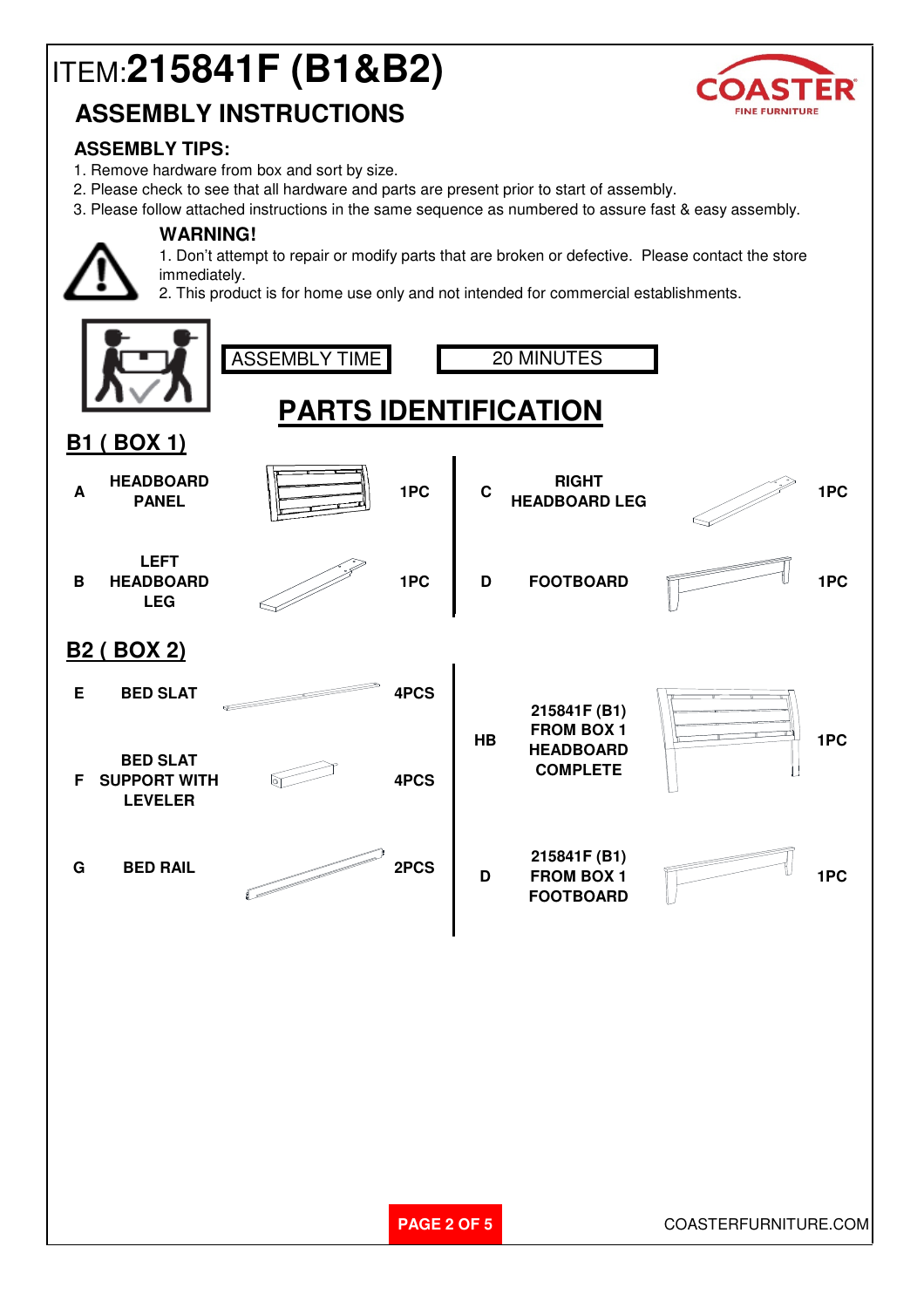# ITEM:**215841F (B1&B2)**



## **ASSEMBLY INSTRUCTIONS**

#### **ASSEMBLY TIPS:**

- 1. Remove hardware from box and sort by size.
- 2. Please check to see that all hardware and parts are present prior to start of assembly.
- 3. Please follow attached instructions in the same sequence as numbered to assure fast & easy assembly.



### **WARNING!**

1. Don't attempt to repair or modify parts that are broken or defective. Please contact the store immediately.

2. This product is for home use only and not intended for commercial establishments.

# **HARDWARE IDENTIFICATION**

### **Z-B1 (BOX 1) - HARDWARE PACK IS LOCATED IN 215841F (B1)**



### **Z-B2 (BOX 2) - HARDWARE PACK IS LOCATED IN 215841F (B2)**

**5 FLAT HEAD SCREW ( M4x32mm - RBW) 8PCS**

#### **NOTE:**

**Phillips head screw driver is required in the assembly process; however, manufacturer does not provide this item.**

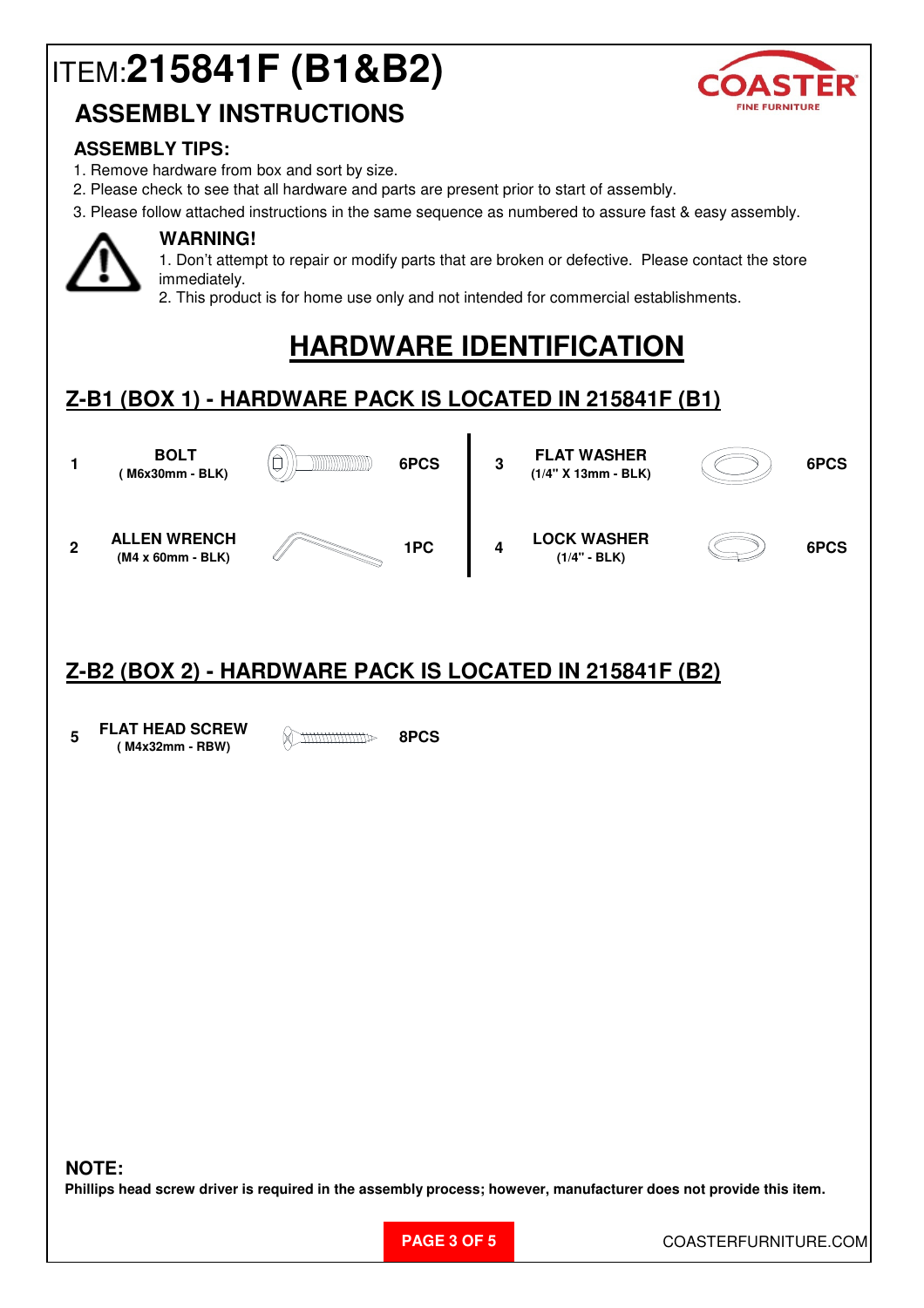

**PAGE 4 OF 5** COASTERFURNITURE.COM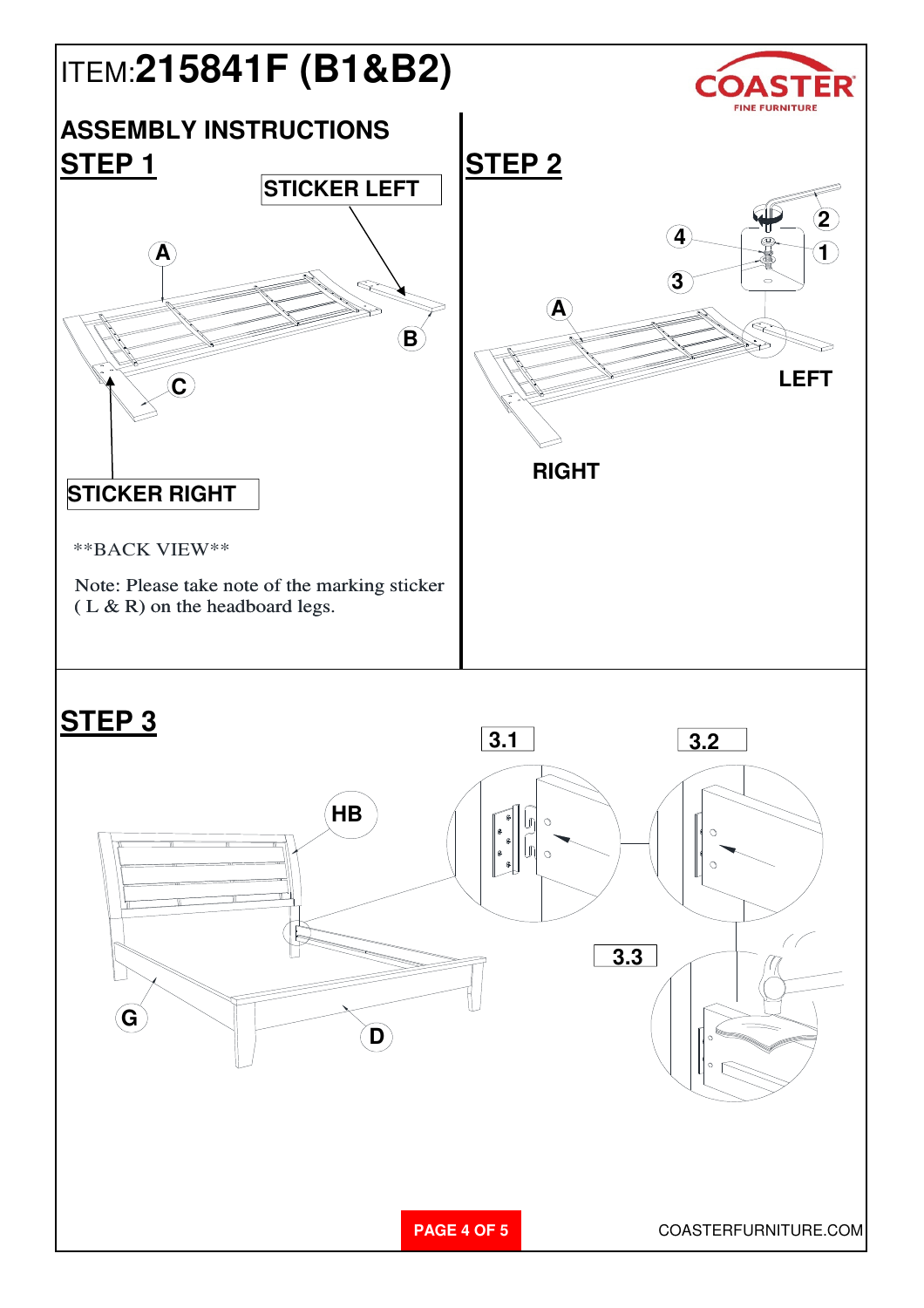